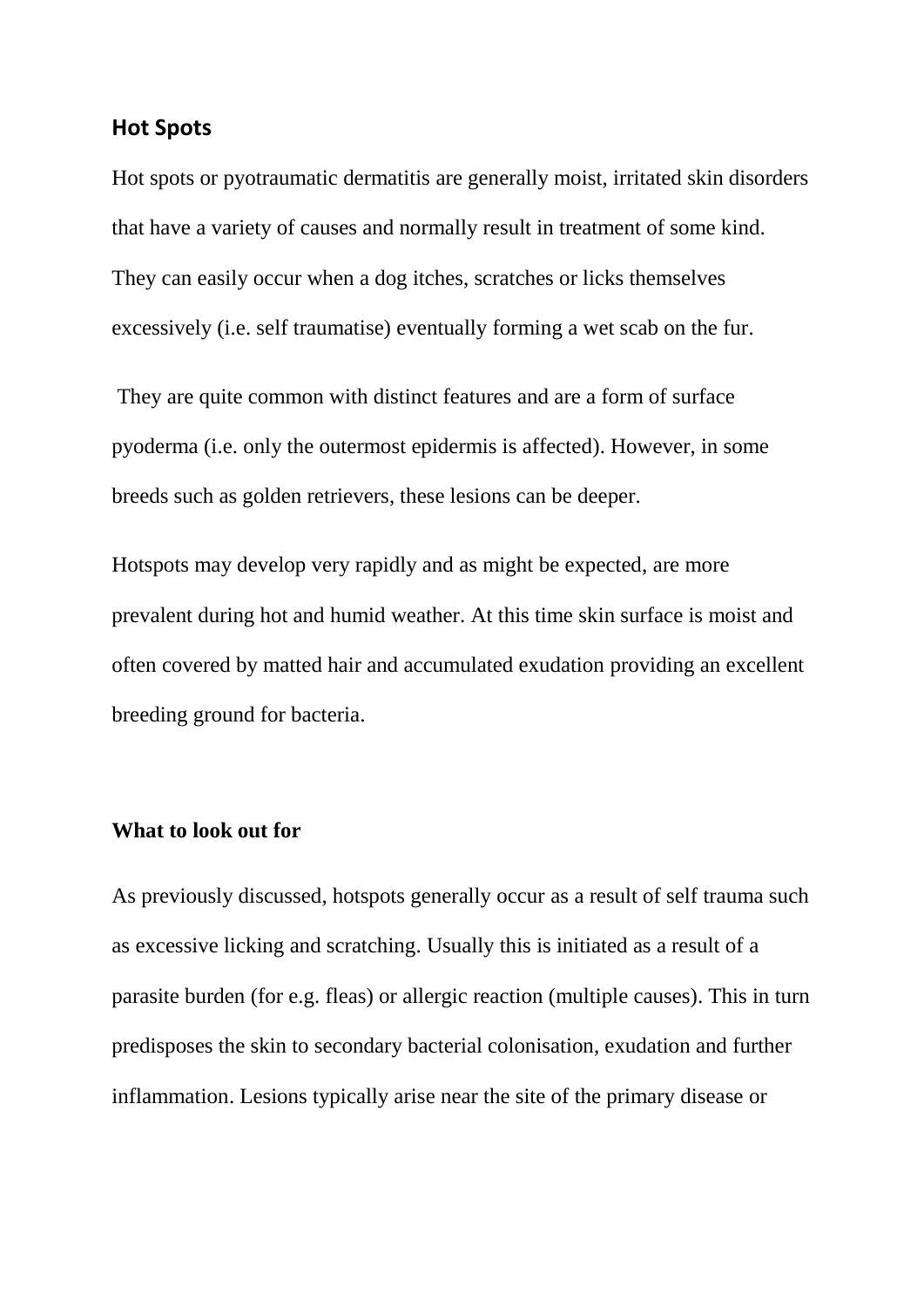cause (for e.g. adjacent to the tail base in anal sac impaction). The disease can be characterised by several events.

To begin with, rapid development of erythematous, slightly elevated plaques which are sharply demarcated from adjacent normal tissues will be seen. These plaques are typically alopecic, eroded and sometimes ulcerated. A purulent exudates then builds up on the skin surface and matts the adjacent hair. Frequently it is at this stage that owners will present the dog to the clinic unless they have had prior experience with hotspots. Pruritus and noticeable pain on palpation of the area are constantly present.

# **Environmental conditions and common underlying causes include:-**

- Hot humid weather
- Otitis externa
- Atopy
- Flea bite hypersensitivity
- Anal sacculitis
- Ectoparasites (other than fleas)
- Dense hair coat that may not dry out easily or dirty
- Adverse food reaction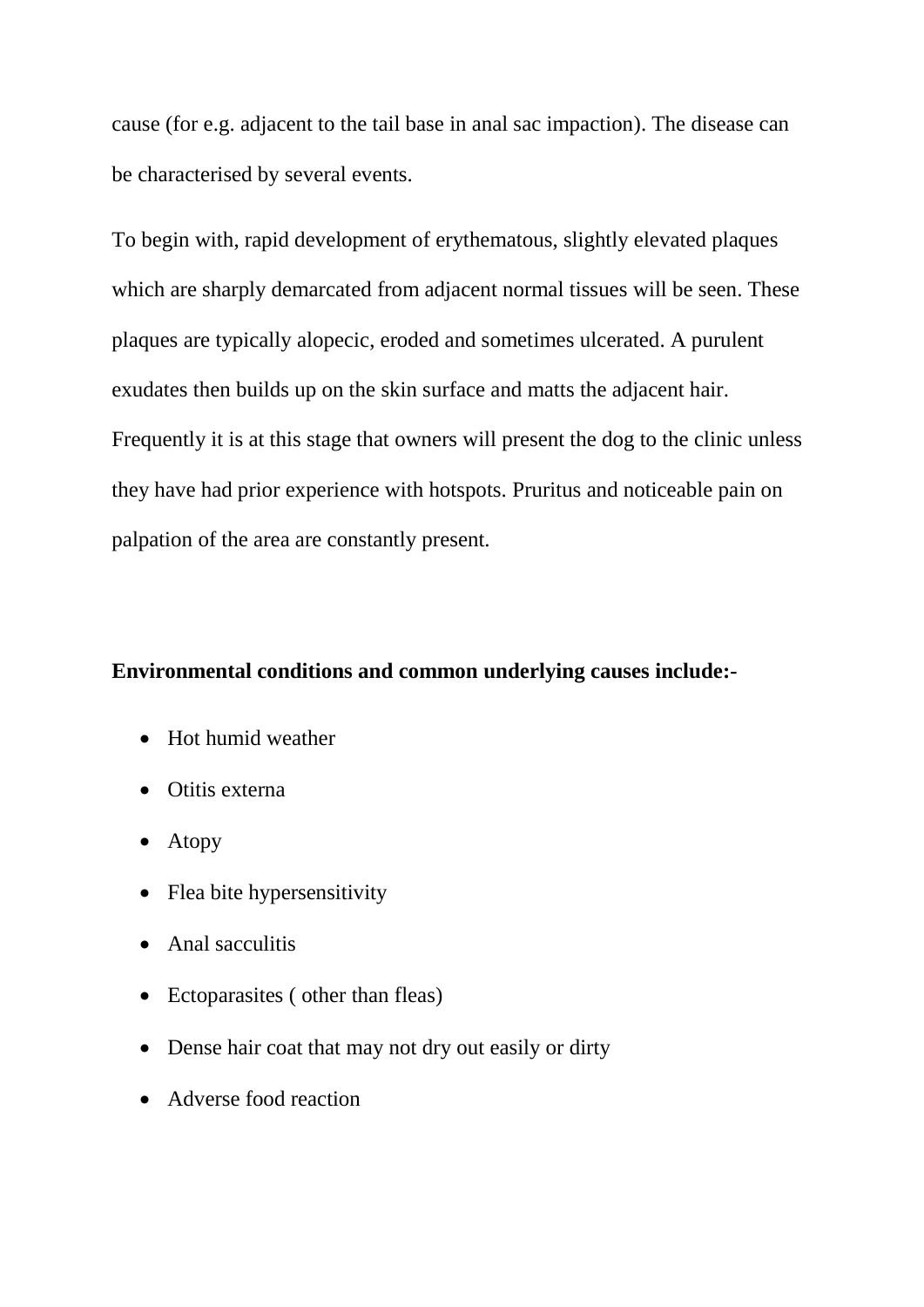It may not be readily apparent as to the cause of the hotspots in individual cases. Diagnosis is reasonably straight-forward and is primarily based on history gleaned from the owner and appearance of the lesions. Lesions are generally not truly infected as the bacteria are only found on the surface of the skin. In general, dogs will transfer bacteria (usually *Staphylococcus intermedius*) from their mouth or nose to the site.

### **Treatment and Nursing**

The treatment of hotspots is normally the same for most cases and response to treatment is monitored and adjusted accordingly. Breed of dog, severity of skin changes and individual patients have an impact on the intensity of the treatment.

- Initially the overlying and surrounding hair should be clipped away to reveal the full extent of the lesion- sometimes this requires sedation or general anaesthetic
- The surface must be cleaned with an antimicrobial wash, such as chlorhexidine, and then gently dried
- The lesions should be thoroughly examined to ensure that it is a surface infection. Indications that furunculosis (multiple boils) is present include a palpable thickening of the lesion, satellite lesions and discharging sinus
- In the majority of cases, concurrent topical anti-inflammatory and antibacterial therapy achieves the most rapid resolution. Also antibacterial shampoos may be warranted in certain cases. However, if a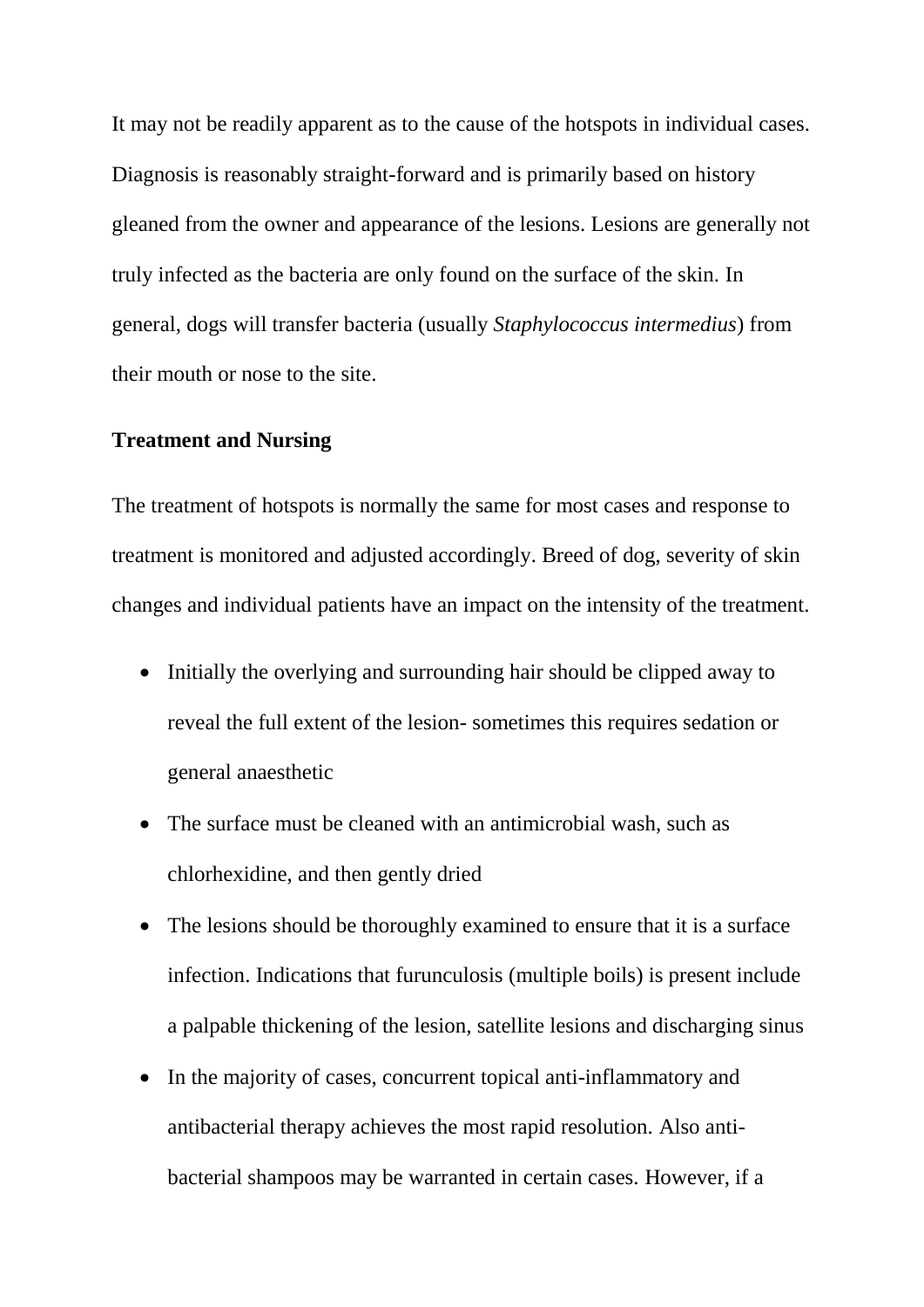deeper infection is detected, then systemic antibacterial treatment is indicated. This is usually prescribed for a minimum of 3 weeks and 1 week beyond resolution of signs.

- Traditionally topical astringents have been used on the area as they produce a rapid drying of the surface. Nevertheless, it has been shown that they are less effective than glucocorticoids at producing relief for the dog.
- The original reason for the self trauma (if detectable) ie parasite/food allergy also needs to be treated in order to promote healing and prevent recurrence
- The dog should be re-examined after 3-5 days to confirm that the condition is resolving. Failure to resolve promptly, or recurrence, should prompt a work up for underlying disease
- Bacterial cultures and sensitivities are often used when lesions do not respond adequately to antibiotic therapy
- Occasionally an Elizabethan collar or bandages may be necessary to stop the dog from interfering with the area

Hot spots usually respond promptly to therapy although it may be many months before hair regrowth occurs. However, partial recovery followed by a prompt relapse at the same or adjacent site is common if underlying causes are not identified and corrected.